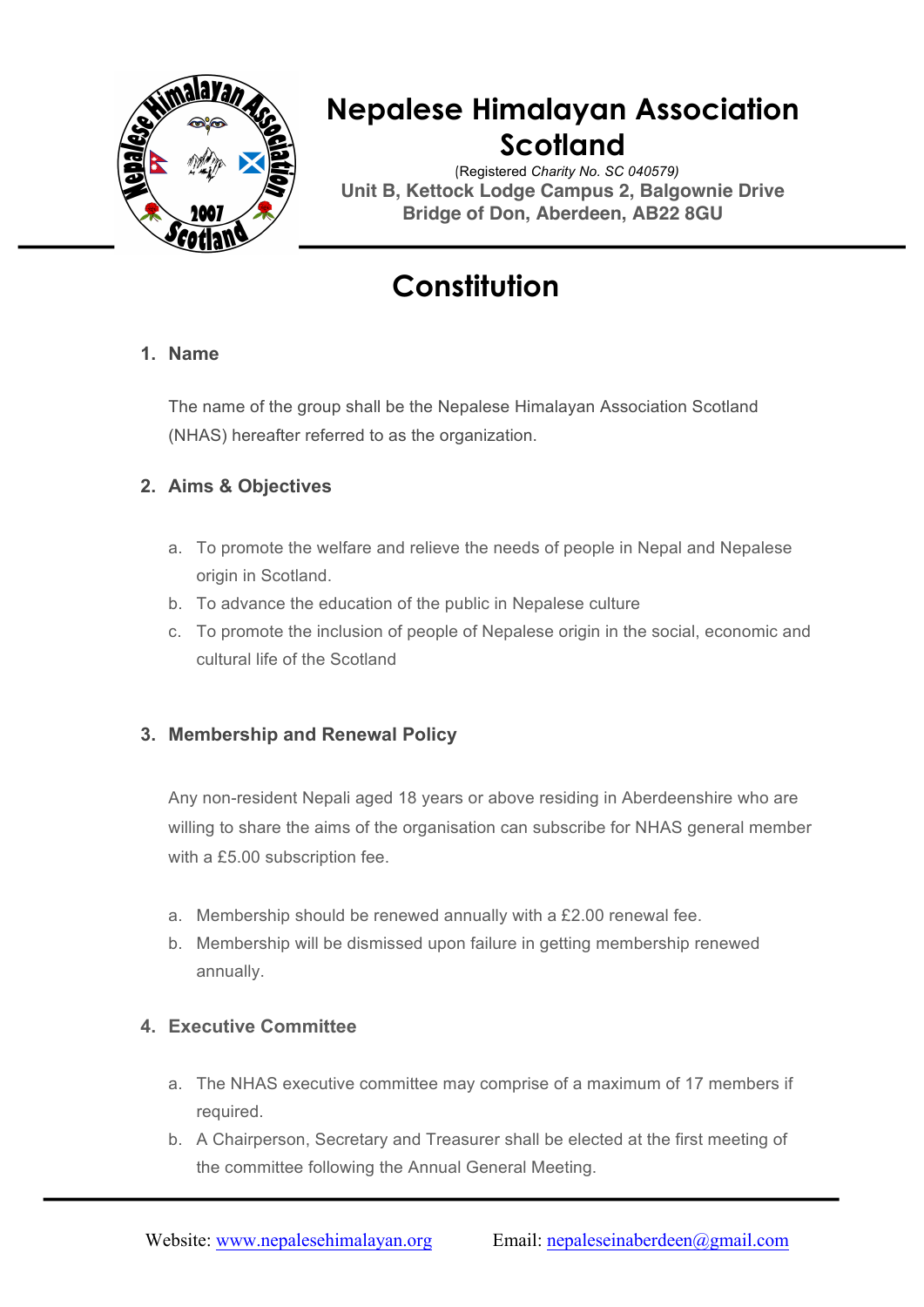

## **Nepalese Himalayan Association Scotland**

(Registered *Charity No. SC 040579)* **Unit B, Kettock Lodge Campus 2, Balgownie Drive Bridge of Don, Aberdeen, AB22 8GU**

- c. The committee shall determine the frequency of committee meetings.
- d. Meeting of the Executive Committee may be held on the specified date and time in presence of the majority of its executive members.
- e. The Committee shall determine the level of subscriptions and other fees payable by members.
- f. Executive Committee will be formed in every two year on the day of General Assembly. Other sub-committees may be formed as required. However, it is to be noted that one of the suitable members from the Executive Committee will be designated as a coordinator of each sub-committee. All the jobs to be carried out by all sub-committees must be in consultation with the Executive Committee.

### **5. General Assembly**

- a. General Assembly will be held annually in March at which the committee will report on the preceding years work, present the accounts and appoint auditors or examiners. However, The Annual General Meeting shall be held no later than 15th March each year at which the committee will report on the preceding years work, present the accounts and appoint auditors or examiners. All the general members in the community must be informed of date, time and agendas of the General Assembly via email or in writing at least a month prior to the assembly.
- b. Every second general meeting will elect the new committee, make recommendations and any amendments to the constitution.
- c. Nominations for the committee shall be received by the Secretary no later than the day of the AGM.
- d. Motions for the Annual General Meeting shall be submitted in writing to the Secretary no later than 30 days before the AGM.
- e. Amendments to such motions must be submitted in writing to the Secretary no less than seven days prior to the Annual General Meeting.
- f. Each member shall have one vote.
- g. The Chairperson shall have the casting vote.
- h. Any changes to the constitution must be approved by two thirds of the membership.